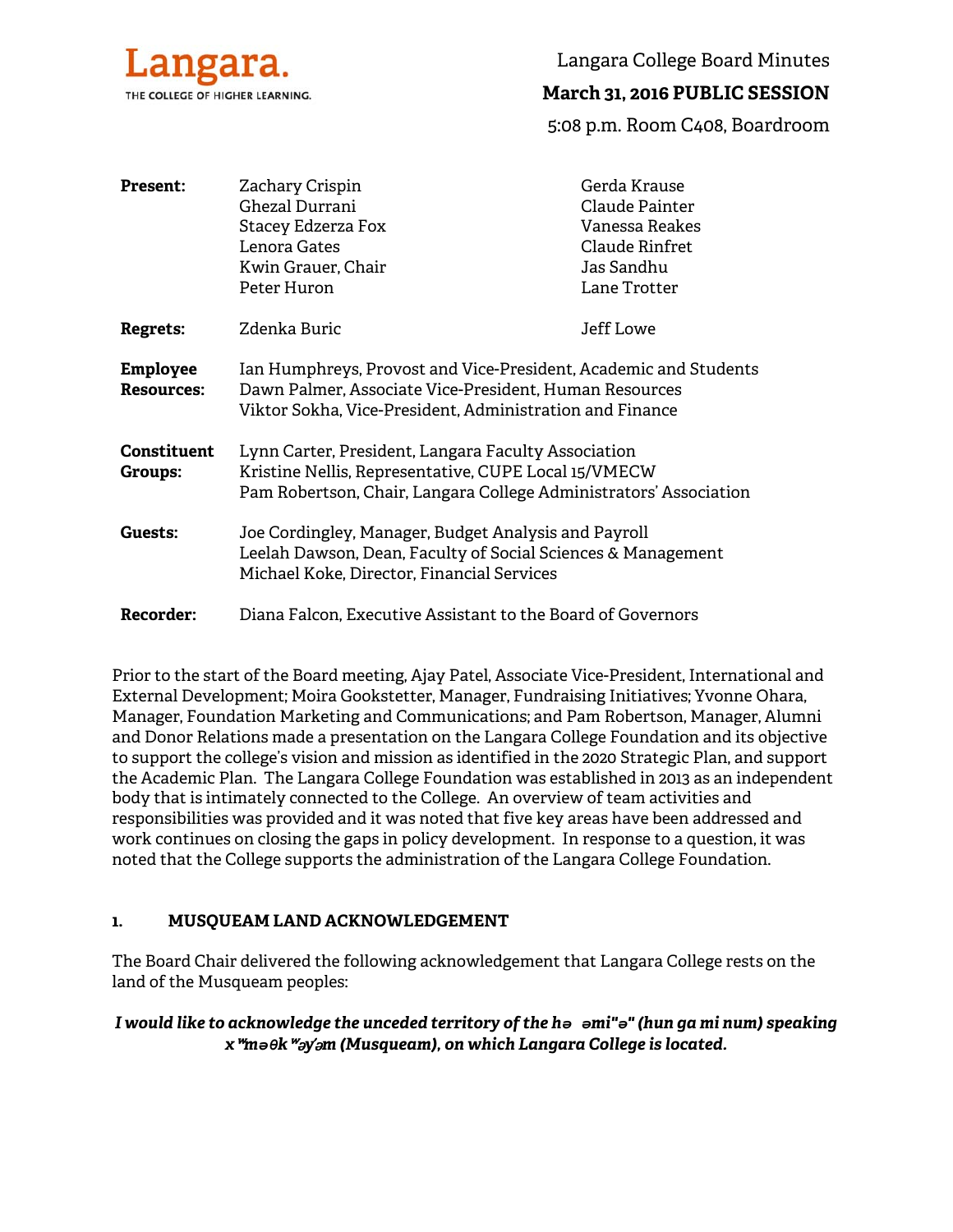## **2. CALL TO ORDER AND CHAIRS REMARKS**

There being a Quorum present, the Board Chair called the meeting to order at 5:08 p.m. He conveyed regrets from those unable to attend, and welcomed guests Joe Cordingley, Manager, Budget Analysis and Payroll, and, Leelah Dawson, Dean, Faculty of Social Sciences and Management.

# **3. WELCOME TO NEW BOARD MEMBER**

K. Grauer welcomed new board member Claude Rinfret who was appointed for a one-year term effective October 30, 2015. He offered insights into Claude's background and interest in serving the College community and advised that his oath of office had been administered during his orientation session.

K. Grauer also welcomed new Board Member Zachary Crispin who was elected by the students for a one-year term effective October 1, 2016. Z. Crispin offered insights into his background and his interest in serving on the Board.

# **4. WELCOME TO NEW DIRECTOR, FINANCIAL SERVICES**

V. Sokha welcomed Michael Koke, new Director of Financial Services who started with the College on February 22, 2016. Michael comes to Langara with more than 20 years of experience as a CGA and CPA in the public and private enterprises in areas of financial planning, budgets, investments, financial accounting and reporting, financial administration, corporate risk management, and external audit.

# **5. APPROVAL OF AGENDA/CONSENT AGENDA**

It was moved by C. Painter, seconded by C. Rinfret and unanimously resolved:

## **THAT, the Langara College Board approve the agenda and approve/acknowledge the following items and motion on the consent agenda:**

- 5.1 Minutes of the Public Meeting held January 28, 2016 Approved
- 5.2 Chair's Written Report Acknowledged
- 5.3 President's Written Report Acknowledged
- 5.4 Board Calendar: April 2016 March 2017 Acknowledged

# **6. CHAIR'S VERBAL REPORT**

The Board Chair highlighted events that he had attended over the past few months and thanked Board Members who represented the Board at recent College events. He advised that he and L. Trotter will attend the Association of Governing Board (AGB) conference in mid-April and will provide a report to the Board at the next meeting.

# **7. PRESIDENT'S VERBAL REPORT**

L. Trotter highlighted items in his written report and elaborated on the Celebration of Excellence Ceremonies where it was announced that the India Club of Canada, who are 29-year donors to the college, made another 10-year commitment.

G. Krause noted that at the end of the Vancouver District Science Fair (VDSF) it was resolved that not only do we have wonderful faculty and staff, but that the VDSF enjoy holding their event at Langara every year because of the CUPE staff who assist them in putting on an amazing show.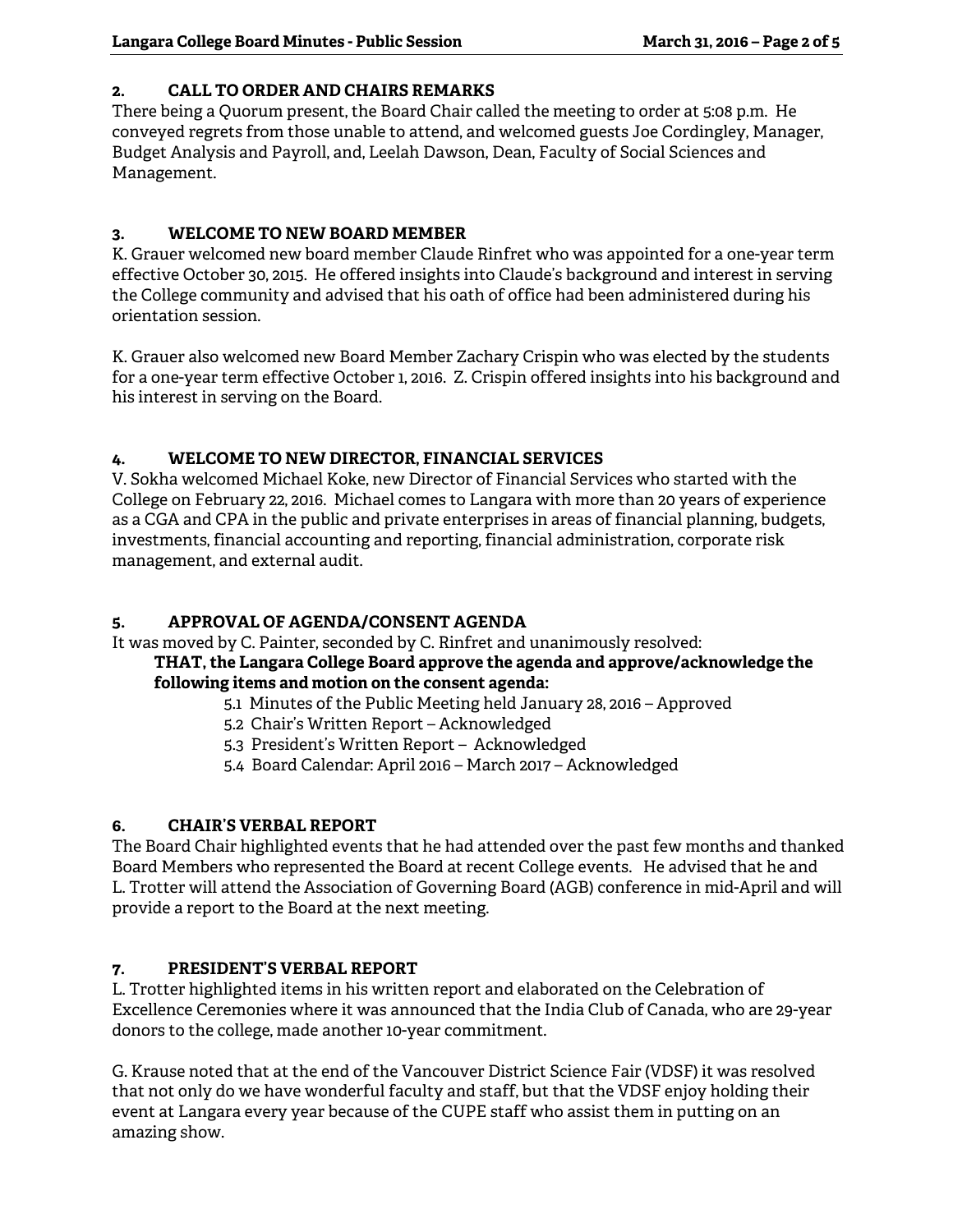### **8. COMMITTEE REPORTS, RECOMMENDATIONS AND APPROVALS**

### **8.1 Governance and Nominating Committee**

S. Edzerza Fox highlighted the Minutes of the GNC Committee meeting held February 23, 2015, and noted the following:

- An update was provided on the work completed by Karen Szeto on Phase I of the College's Board Manual. Part of that work included reviewing the Policies, By-Laws and Resolutions and combining duplicates, removing redundancies, and rescinding where required. As a result of this review, By-Laws 200, 203, and 205 have been revised to bring them into compliance with statutory and fiduciary obligations. The By-Laws were compared to other institutions best practices and the recommendations were brought to the GNC for review. By-Law 204 was part of Phase 1 and is near completion but was not ready to bring to the Board for approval. Work will continue on By-Law 204 and it will be presented to the Board for approval at a future Board meeting.
- Definitions were created for By-Laws, Policies and Resolutions in order to clarify any misunderstanding or inconsistency in how the terms are used. A copy of the Definitions was distributed at the table for information.
- A Board Governance and Policy Manual Review document was distributed at the table for information. The review is an accumulation of the contents of the manual and highlights recommendations for each bylaw, policy and resolution.
- GNC was mandated to review the skills competency matrix and identify gaps. Currently, two Board Members terms end on July 31, 2016, which will create a legal competency gap. The BRDO has been advised of this gap to assist in finding replacements. Board members were invited to submit names of potential candidates for future consideration.
- A survey was distributed recently using the new Board Assessment Tool which included participation from Board Members and others who have attended at least two Board meetings throughout the year. The Committee is currently working on a tool that expands to the broader community which is expected to be distributed in 2017.
- The Presidential Evaluation was discussed and the GNC will propose the form of evaluation that will be used to prevent an overload on the Board and the President.
- The Association of Governing Boards (AGB) will hold a Canadian conference in Kelowna from October 5-7, 2016, which would provide an opportunity for more Board participation. Further details will be provided once they are received from AGB.

The GNC reviewed the following By-Laws in detail and are presenting them for approval:

S. Edzerza Fox highlighted revised **By-Law 200 – Code of Conduct and Conflict of Interest** attached to the agenda and noted that the By-Law identifies Board Members responsibilities and guides and identifies conflicts. By-Law 215 – Oath of Office was incorporated into this By-Law and can be rescinded.

It was moved by V. Reakes and seconded by P. Huron

# **THAT, revised By-Law 200 – Code of Conduct and Conflict of Interest be approved, and THAT, By-Law 215 – Oath of Office be rescinded.**

### **Carried Unanimously.**

S. Edzerza Fox highlighted **By-Law 203 – Power, Duties and Benefits of President** attached to the agenda. Policy 430 – President and Executive Limitations was incorporated into this By-Law and can be rescinded. In response to a question, L. Trotter advised that he had the opportunity to work with the GNC and provide his input on the By-Law.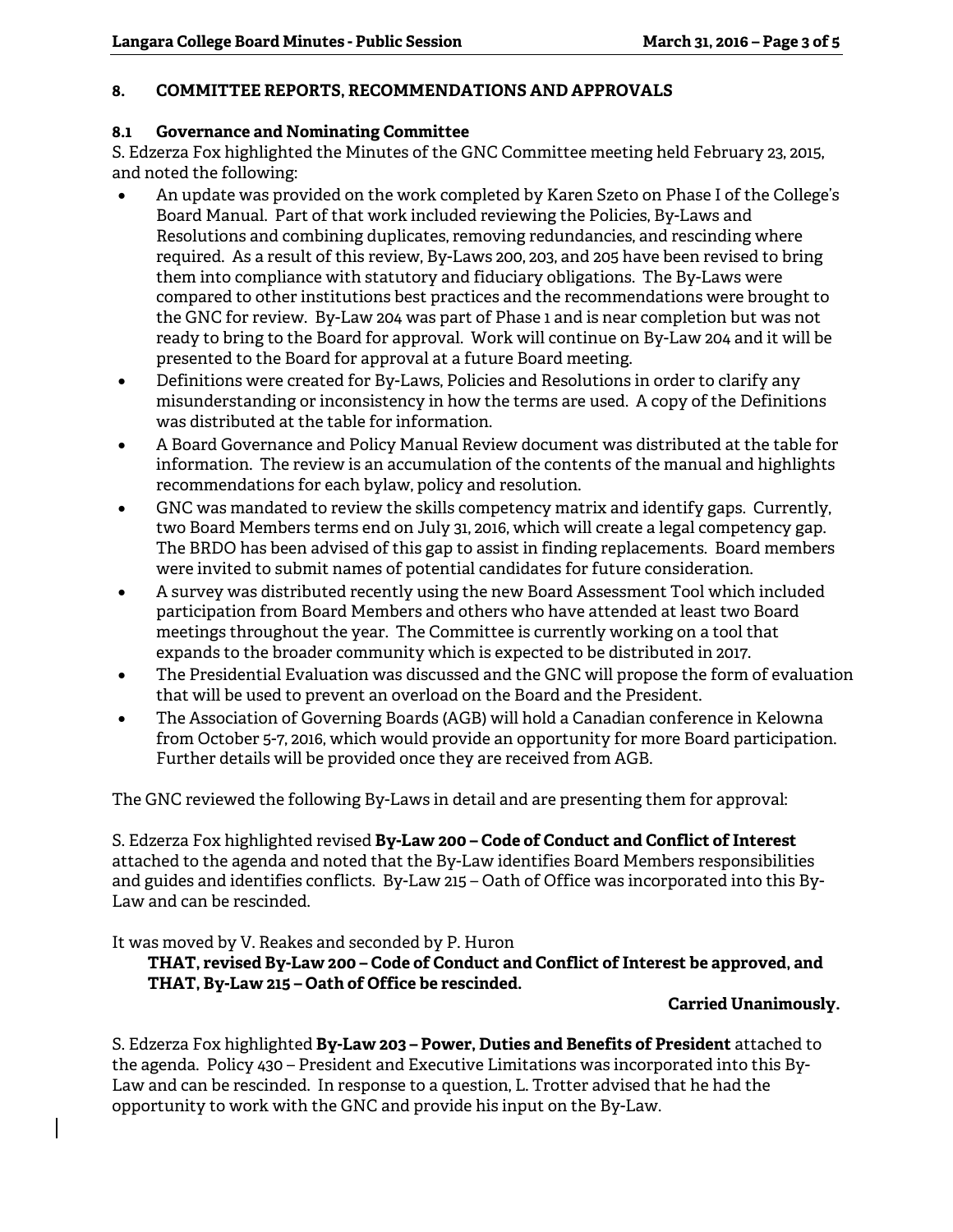It was moved by Z. Crispin and seconded by S. Edzerza Fox

**THAT, revised By-Law 203 – Powers, Duties, and Benefits of President be approved; and, THAT, Policy 430 - President and Executive Limitations be rescinded.** 

#### **Carried Unanimously.**

S. Edzerza Fox highlighted revised **By-Law 205 – Reimbursement of Expenses** attached to the agenda. Resolution 315 – Expenses: Reimbursement was incorporated into this By-Law and can be rescinded.

It was moved by V. Reakes and seconded by C. Painter

 **THAT, revised By-Law 205 – Reimbursement of Expenses be approved; and, THAT, Resolution 315 – Expenses: Reimbursement be rescinded.** 

#### **Carried Unanimously.**

S. Edzerza Fox noted that at the November 26, 2015 Board meeting the Board approved the GNC to move forward with Phase 1 of the proposal to review the Board Manual. Phase 1 is nearing completion and it was recommended that the Board approve the GNC to move forward with Phase 2 (a copy of the proposal was distributed at the table for information).

It was moved by Z. Crispin and seconded by L. Gates

 **THAT, the Board authorize the Governance and Nominating Committee to move forward with Phase 2 of the Board Manual proposal.** 

**Carried Unanimously.** 

#### **8.2 Audit and Finance Committee**

#### **a) Minutes of the Audit and Finance Committee meeting held March 23, 2016**

K. Grauer highlighted the minutes of the Audit and Finance Committee meeting held on March 23, 2016 (attached to the agenda) and presented the 2016/17 Operating Budget and Capital Acquisitions Budget. He noted that the Committee discussed the Budget in detail and any major changes or concerns were addressed by Management. The budget is based on 2015/16 actuals and includes conservative projections. The Budget will be reviewed throughout the year so adjustments can be made if necessary. K. Grauer thanked the Finance Team for the hard work and long hours they contributed in presenting a viable balanced budget that the Audit and Finance Committee could recommend to the Board for approval.

It was moved by P. Huron and seconded by V. Reakes  **THAT, the 2016/17 Operating Budget and Capital Acquisitions Budget be approved.** The contract of the contract of the contract of the contract of the contract of the contract of the contract of the contract of the contract of the contract of the contract of the contract of the cont

**Abstained – Z Crispin.** 

#### **b) Disposal of Asset by Lease Agreement**

K. Grauer advised that the college is negotiating a lease agreement with Wind Mobile to install antennas on the rooftop of Building C. In response to a question, he noted that there will be no impact on the college, financial or otherwise, as Wind Mobile will be responsible for maintaining their own equipment. Currently there are two other carriers (Telus and Rogers) who have antennas on the roof top and they have had no impact on educational delivery.

It was moved by Z. Crispin and seconded by C. Rinfret

**THAT, the Board authorize the College to seek approval from the Minister of Advanced Education and the Minister of Finance to Dispose of an Asset by a Five-Year Lease Agreement with Wind Mobile Corp."** 

**Carried Unanimously.**